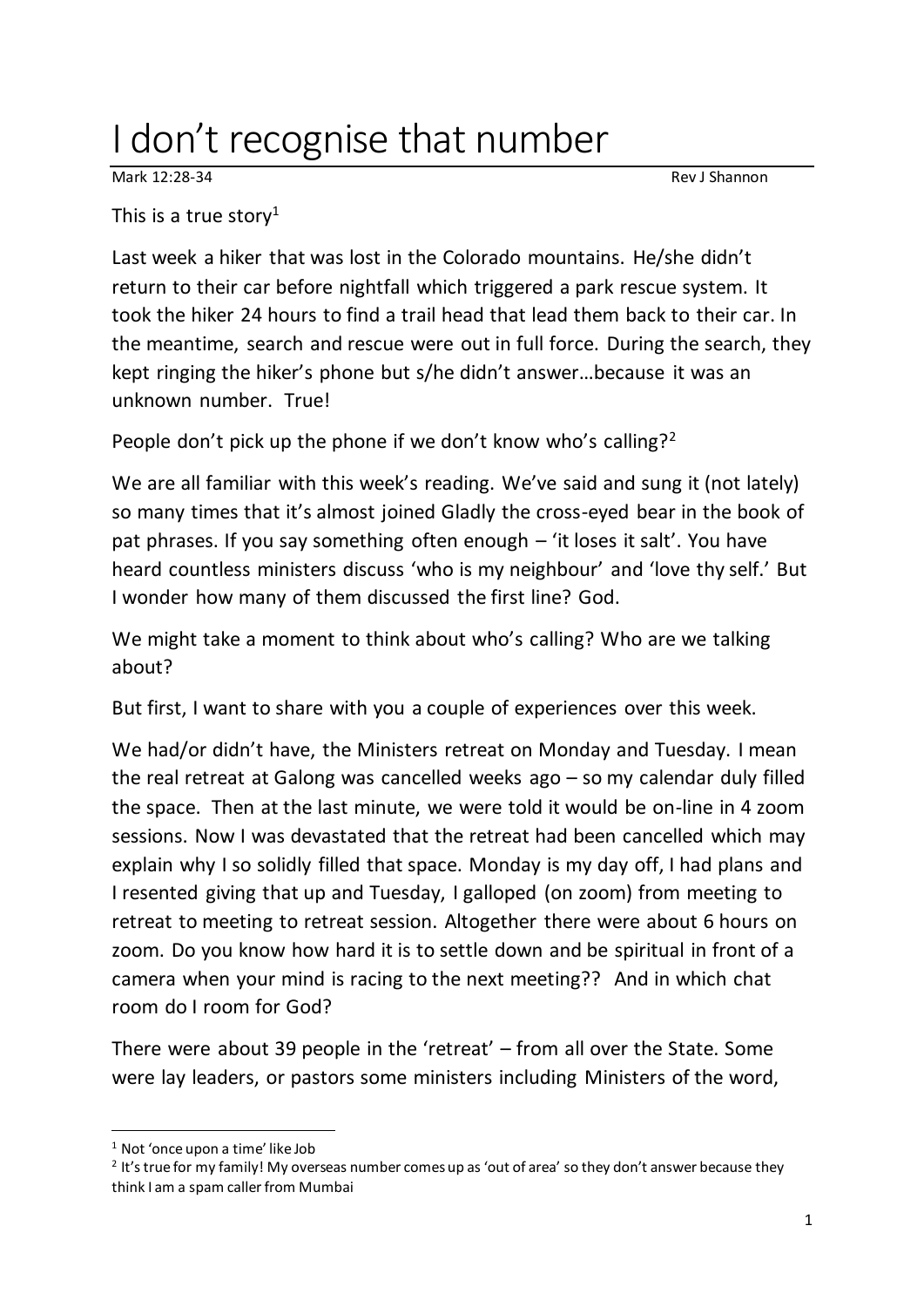chaplains and Deacons. I kept winding up in Bible study break-out rooms with chaplains<sup>3</sup> and *one* thing was glaringly apparent – we *sure* see scripture differently from the rest of the world!

I have a bit of a spiritual pen-pal in Braidwood. We don't know each other very well but there is a real connection. Either it was a God moment or she noticed I was distracted because an email (or was it chat room?) popped up and said something like …if we were in Galong, we would get a cuppa and sit under a tree…and she went on to ask…

"I wonder who God is for Jean? I'd be really interested to hear about that.

And then, without invitation, she went onto say…

For me today, God is an invitation, the first warm sunny day after a cold, dark winter, or the hint of a cool breeze after a hot, muggy day. An invitation into a new season, and a question of what needs to be divested, what needs to fall, and what will stand firm and solid. "

God wasn't the retreat topic, by the way.

I thought, 'wow!'. When was the last time *you* were asked about God? That put me on the spot.

Now here I have to go to a higher source to describe what that 'spot' felt like. Rachel Held Evans was young, intelligent and had a media profile so she would often get invited to conferences to speak about church and faith. She felt the least competent – and said telling Christians what she believed was like,

Approaching a microphone and attempting to explain the most important, complicated, beautiful and heart-wrenching relationship of my life in 30 minutes without yelling or crying or saying any cuss words….

You see where I'm at. Maybe that's the problem – we don't break ourselves open…I don't like bleeding in public …and I never share those inner thoughts ...but I responded to Kathy<sup>4</sup> by email (note delayed response)

Gosh! sitting under a tree having this conversation is exactly what I need! You got me thinking…

<sup>&</sup>lt;sup>3</sup> It happened so often, we thought it was a conspiracy

<sup>4</sup> Not her real name but I am sharing this with her permission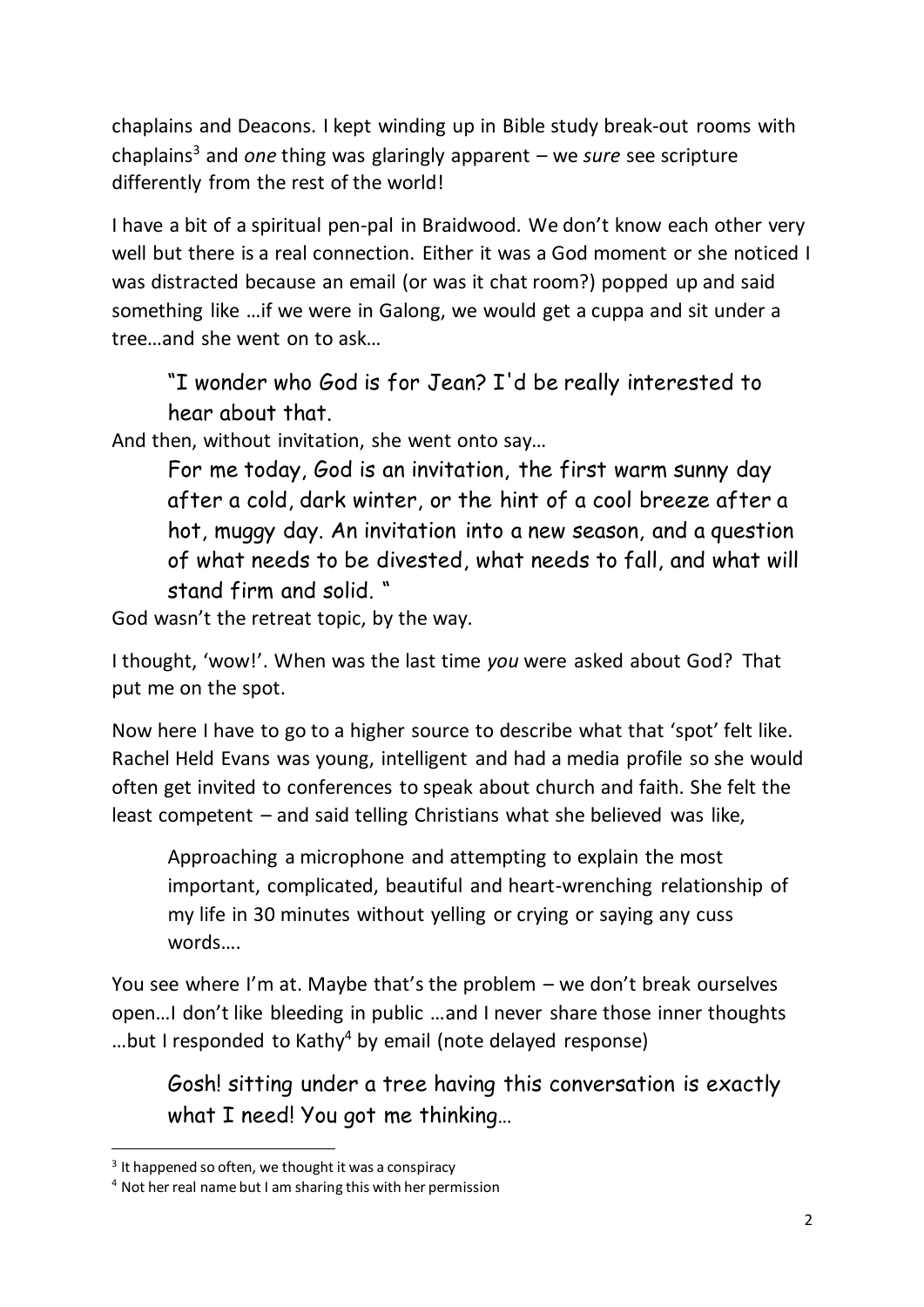I agree with the 'invitation' – I think that invitation is right but perhaps a little more tangible for me. You can *feel* a door opening somehow in the current. You can *feel* fresh air as it brushes against your cheek.

My God is ever present in the air within and around me and within others. A presence that while not an interventionist – makes it known to me that I am not alone. Passages like 'I knew you in the womb' speak to me. String theory like butterfly's wings creating change in the world makes sense to me. But then, I have to ask myself – why are there times when I *can't* feel it? What about you?

And she said,

Yes, I am loving this shady tree space too. Penny $^5$  (that was the retreat leader) asked the question yesterday "What are you thirsty for?" Funny how sometimes we don't realise just how thirsty we are until we start to sip.

Thanks for sitting with me and sharing the beautiful scene, What a view! Thirst quenching and refreshing. Your sentence, "My God is ever present in the air within and around me and within others." Resonated in my spirit like a bellbird in the bush.

And she went onto say….

I love treasure hunting - intentionally looking for the fingerprints of God in my moments, and for the treasure of the presence of God in the people I meet.

For me today there is an awareness of something hidden, deep within, unseen, that is strongly drawing me: *abide.*

I'm going to leave that conversation(and the imaginary scene) for a moment and come back to it. I want to talk about the  $2^{nd}$  thing on my mind this week.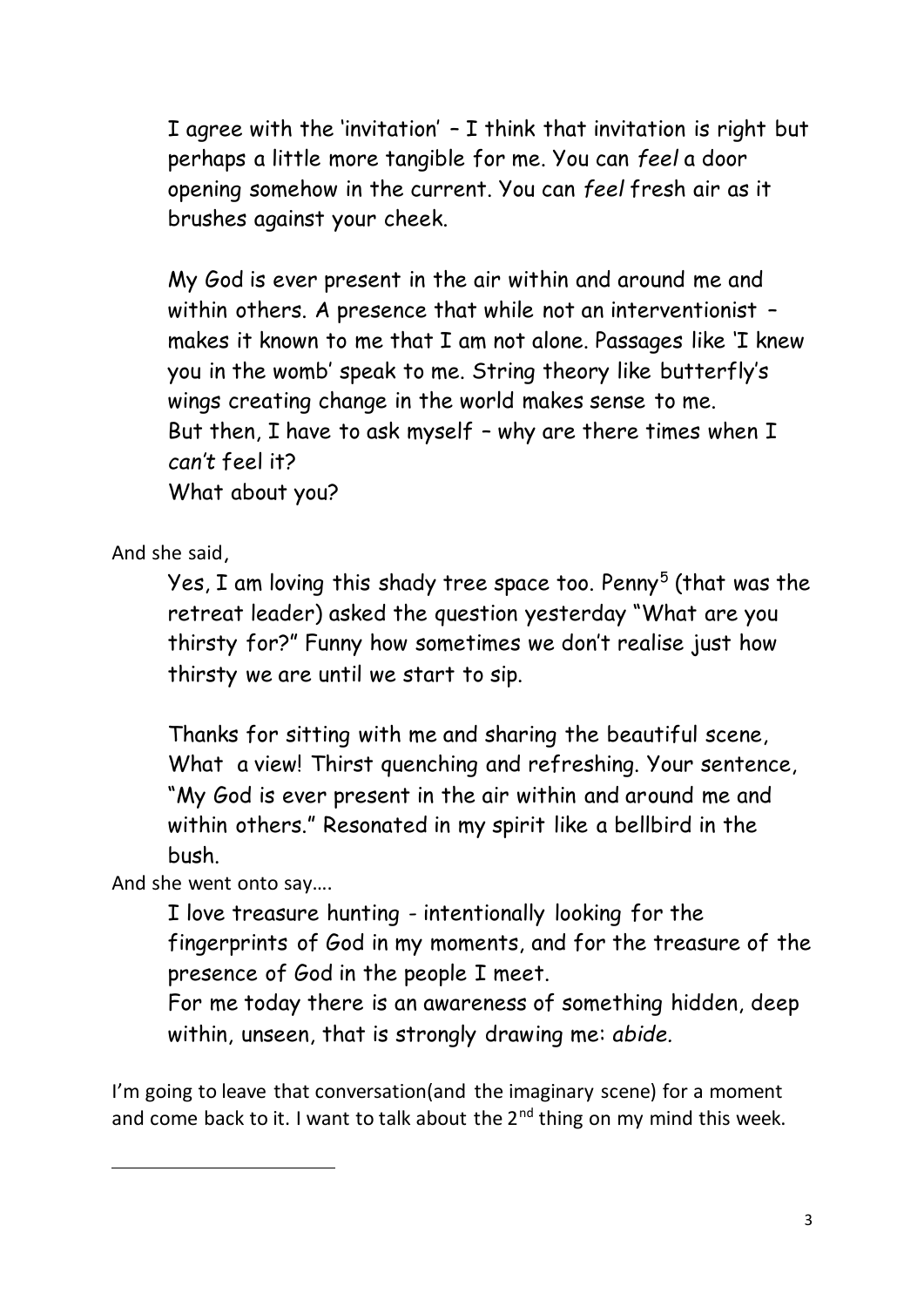A few weeks ago, Robbie Tulip asked me to write an article on the theology of chaplaincy. And I tried. I really struggled. I did the best I could but on reflection, (that is, after submitting the article) I realised what the problem was: – it is a counter-intuitive concept for me. There is no theology *of* chaplaincy – chaplaincy is theology *in* practice. It's the difference between a can of paint and painting.

The 2<sup>nd</sup> and more important point is ... I'm not a rat's rear-end of a theologian. I leave that to the academics. And in line with Rachel– I am the *worst* person to be putting across a 'party line'. Remember when I said chaplains **SEE** scripture differently – that means that our beliefs about God are drawn from a totally different, but the same, texts.

Theology is simply the philosophy or ideas about God – but traditionally, it is developed in received word – that is, what we read and what we were taught. Paul spent his life 'correcting' our thinking but he is one voice among many. And not to forget as we have discussed these last few weeks: wisdom is knowledge plus intuition plus *experience*. It's not about being told.

So if my friend Kathy asked you, 'Who is your God?' there would be about 36 different thought bubbles in this room today. Oh yes, we all believe in the one *true* God but who/how we perceive the Divine is probably unique to each of us. Loving God; Gracious God; Fearful God???

And there is no point dodging the question by saying 'Jesus'. Because deep down we know Jesus who threw over the tables in the temple; Jesus who wept for his friend; Jesus who rebuked his Disciples, 'you still don't understand and Jesus in doubt ' My God, My God, why have you forsaken me?'

I'm going to leave you for a minute to think about that. Who is God to you? '(pause for silence)

For those of you who opted for 'God is love' – I'll throw this challenge to you. My very wise friend in Canberra<sup>6</sup> told me, 'Justice is love in public'. Once again, you can see the difference between the paint can and the painting.

I started Chaplaincy theology article with…

 $6$  Also a chaplain